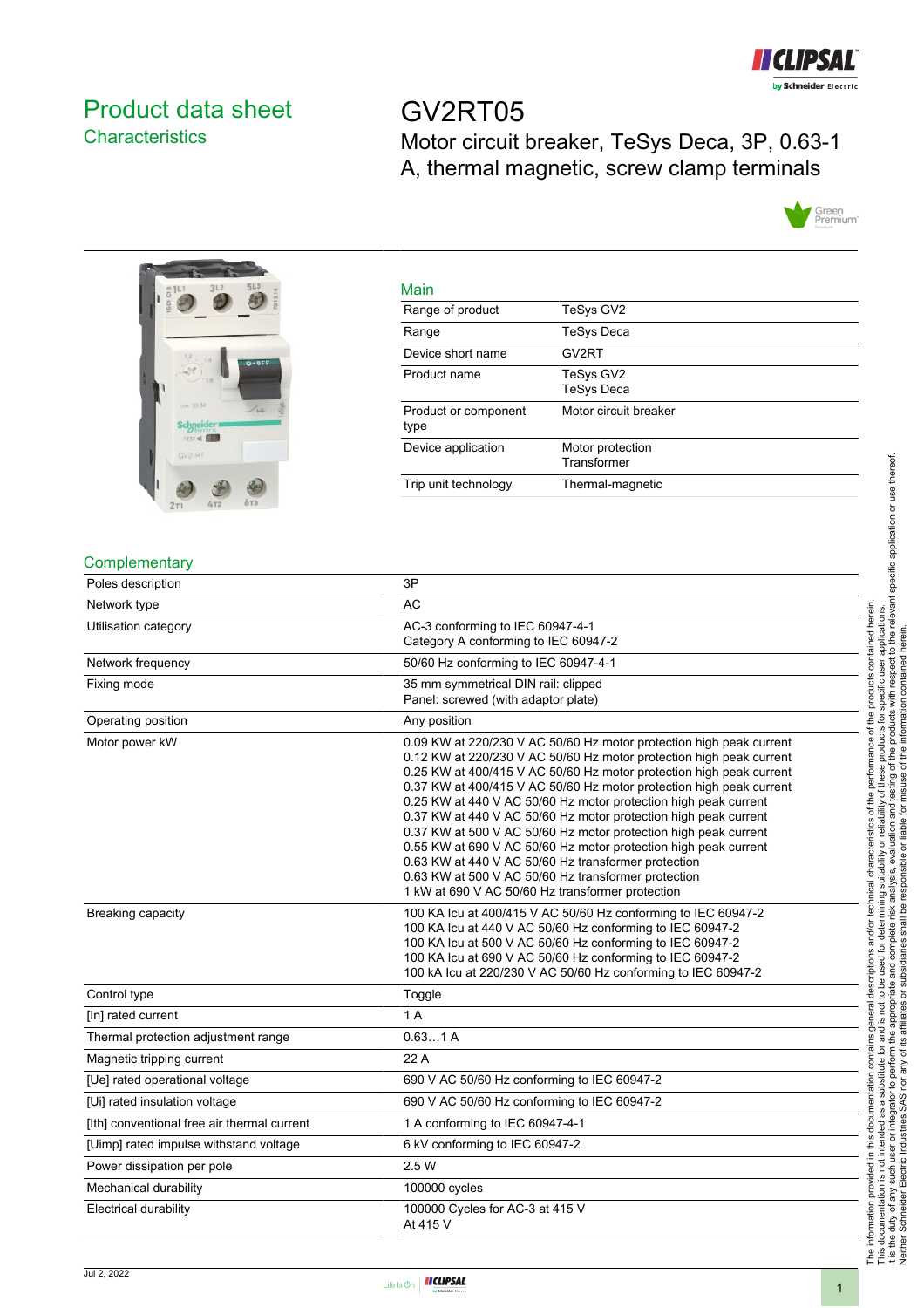| Maximum operating rate    | 25 cyc/h                                                                                            |  |
|---------------------------|-----------------------------------------------------------------------------------------------------|--|
| Rated duty                | Continuous conforming to IEC 60947-4-1                                                              |  |
| Tightening torque         | 1.7 N.m on screw clamp terminals                                                                    |  |
| Mechanical robustness     | Shocks: 30 Gn conforming to IEC 60068-2-27<br>Vibrations: 5 Gn, 5150 Hz conforming to IEC 60068-2-6 |  |
| Height                    | 89 mm                                                                                               |  |
| Width                     | 45 mm                                                                                               |  |
| Depth                     | 78.5 mm                                                                                             |  |
| Suitability for isolation | Yes conforming to IEC 60947-1 § 7-1-6                                                               |  |

### Environment

| Standards                             | EN/IEC 60947-2<br>EN/IEC 60947-4-1                                                               |
|---------------------------------------|--------------------------------------------------------------------------------------------------|
| <b>Product certifications</b>         | CCC<br>UL<br><b>CSA</b><br><b>EAC</b><br>BV<br>LROS (Lloyds register of shipping)<br><b>UKCA</b> |
| Climatic withstand                    | Conforming to IACS E10                                                                           |
| IK degree of protection               | IK04                                                                                             |
| IP degree of protection               | IP20 conforming to IEC 60529                                                                     |
| Ambient air temperature for storage   | $-4080 °C$                                                                                       |
| Fire resistance                       | 960 °C conforming to IEC 60695-2-11                                                              |
| Operating altitude                    | 2000 m                                                                                           |
| Ambient air temperature for operation | $-2060 °C$                                                                                       |

# Packing Units

| Unit Type of Package 1       | <b>PCE</b>      |
|------------------------------|-----------------|
| Number of Units in Package 1 | 1               |
| Package 1 Weight             | 229.0 g         |
| Package 1 Height             | 4.8 cm          |
| Package 1 width              | 9.3 cm          |
| Package 1 Length             | 8.7 cm          |
| Unit Type of Package 2       | S <sub>02</sub> |
| Number of Units in Package 2 | 24              |
| Package 2 Weight             | 5.799 kg        |
| Package 2 Height             | $15 \text{ cm}$ |
| Package 2 width              | 30 cm           |
| Package 2 Length             | 40 cm           |
| Unit Type of Package 3       | P06             |
| Number of Units in Package 3 | 384             |
| Package 3 Weight             | 102.564 kg      |
| Package 3 Height             | 77 cm           |
| Package 3 width              | 80 cm           |
| Package 3 Length             | 60 cm           |
|                              |                 |

# Offer Sustainability

| Sustainable offer status        | Green Premium product                  |
|---------------------------------|----------------------------------------|
| <b>REACh Regulation</b>         | <b>REACh Declaration</b>               |
| <b>EU RoHS Directive</b>        | Compliant <b>E</b> EU RoHS Declaration |
| Mercury free                    | Yes                                    |
| RoHS exemption information      | <b>E</b> Yes                           |
| China RoHS Regulation           | China RoHS Declaration                 |
| <b>Environmental Disclosure</b> | Product Environmental Profile          |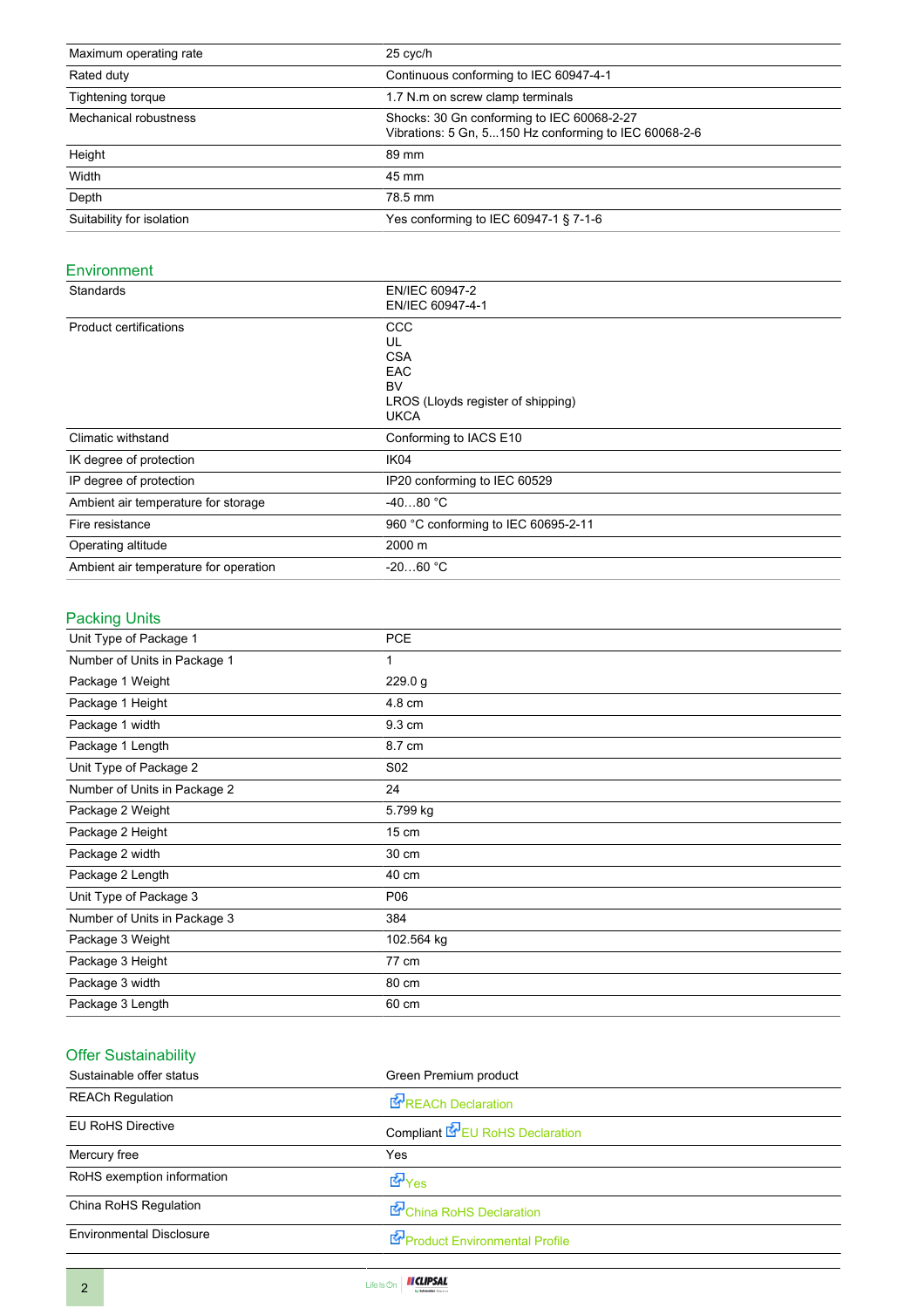| $\cdots$<br><b>Circularity</b><br>Profile |  |
|-------------------------------------------|--|
|                                           |  |

WEEE The product must be disposed on European Union markets following specific waste collection and never end up in rubbish bins

## Contractual warranty

Warranty 18 months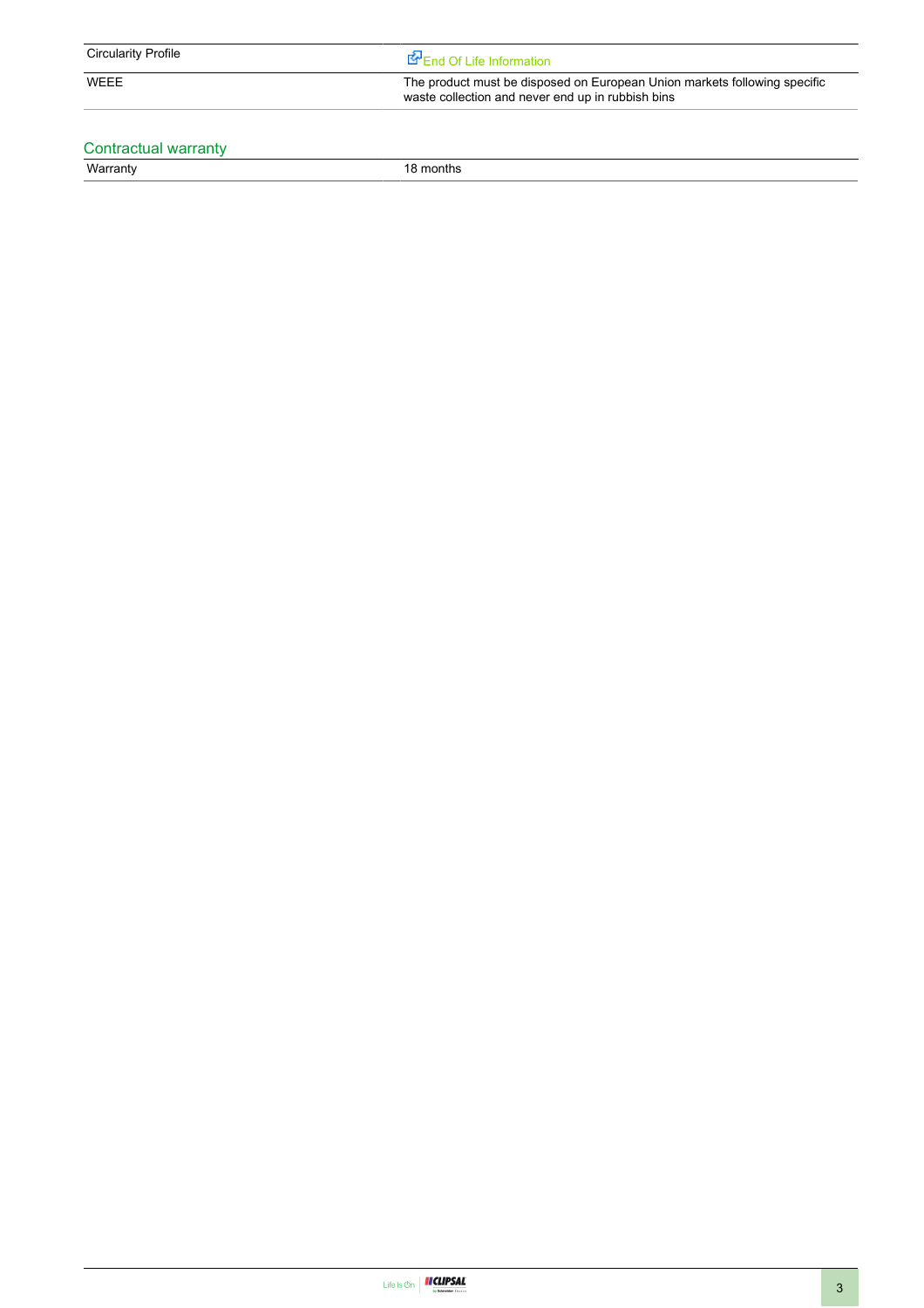GV2RT05

### GV2RT

### Dimensions



X1: Electrical clearance = 40 mm for Ue < 690 V Mounting

Mounting of external operator GV2AP03





c = 80 on AM1 DP200 (35 x 7.5)

c = 88 on AM1 DE200, ED200 (35 x 15) On panel with adapter plate GV2AF02



On pre-slotted plate AM1 PA AF1 EA4



On rails DZ5 MB